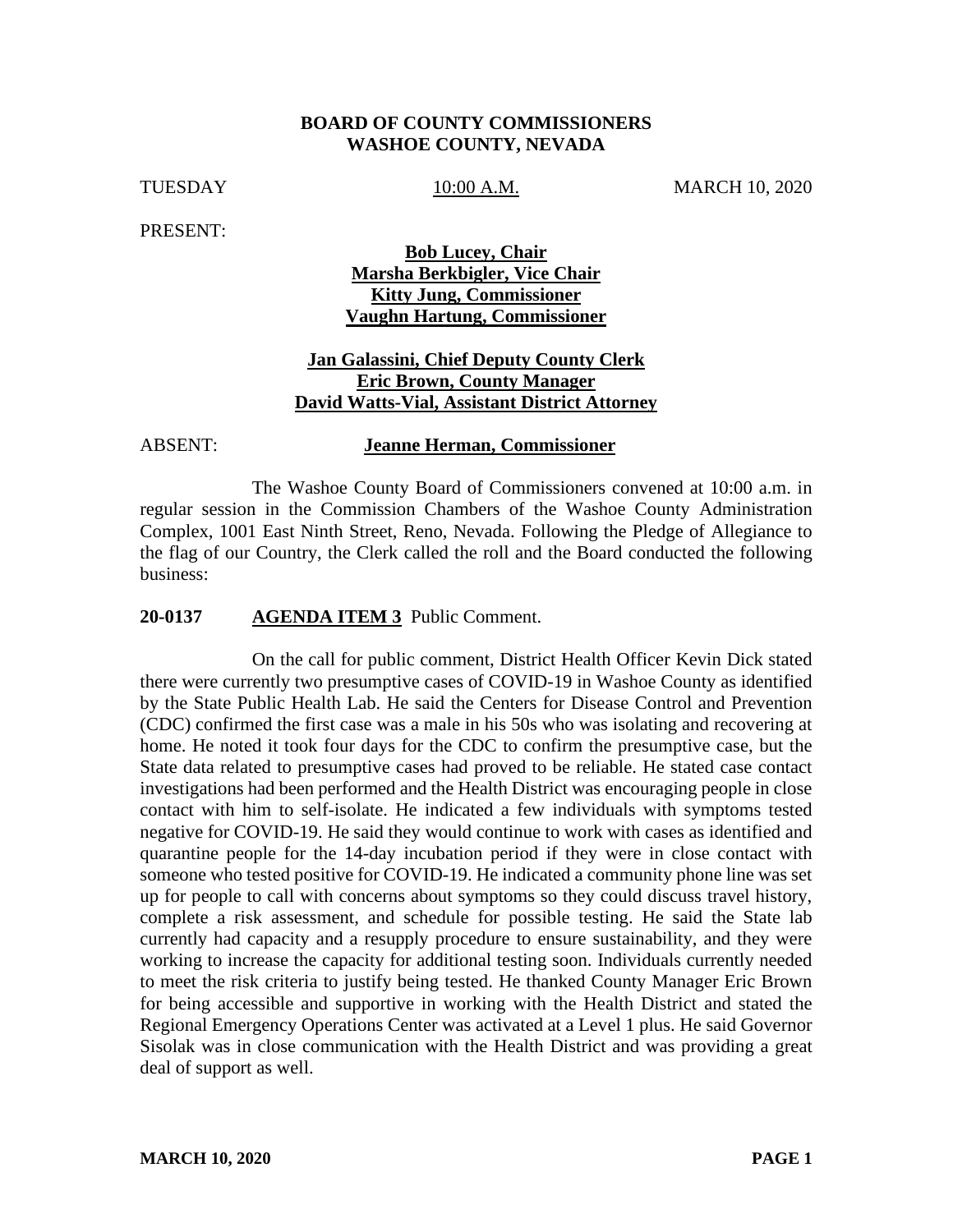Ms. Tammy Holt-Still provided a handout, which was placed on file with the Clerk. In addition, she displayed a photo of water being pumped from Swan Lake to pumps at Idaho Street. She stated she received confirmation this was happening to ensure the pumps did not freeze. She said the water treatment plant breached and discharged class C effluent into Swan Lake. She referred to her handout and opined water from Swan Lake was being put in a residential area, which she believed was a violation. She thought other means existed if water was needed to keep the pumps running. She stated the water in Swan Lake was contaminated. She noted a handout she provided was from a constituent who was part of the Carano Family and she thought the Commissioners should look at it considering it was printed in a Bar Association paper.

Ms. Elise Weatherly said it was easy to make enemies and hard to make friends. She spoke about a City of Sparks commendation event and opined no one wanted to listen to or know who she was. She wondered why people could not get along. She spoke about the 2-week quarantine for the coronavirus and thought this would jeopardize children's future education.

Mr. Charles Stockford said he was representing most people that lived on Quartz Lane. He stated issues there had been happening for longer than the issues at Swan Lake but had still not been addressed. On the corner of Quartz Lane and Sidehill Drive, he indicated, four vehicles were parked on the sidewalk. He mentioned children exiting school buses on that corner used the sidewalks, but the vehicles impeded their walkway and he feared a child would be struck by a vehicle when stepping into the street from behind the parked cars. He stated he talked to at least five Sheriffs about this situation who indicated they would investigate it, but nothing was done; the vehicles had been there for three months. A stripped-down vehicle had been dropped off on the street and the tracks could be followed to the yard it was pulled from. He called the Sheriff but was told they could do nothing about it. He thought there was something wrong with the system if nothing could be done when it was obvious where the vehicle came from. He said code enforcement was aware of the situation in that yard.

Ms. Katie Knepper provided a handout for the Board, a copy of which was placed on file with the Clerk. She read from her handout regarding a parcel at 1995 Ponderosa Drive where Safe Embrace was located. She expressed concern about zoning changes.

Mr. Alferd Knepper provided a handout for the Board, a copy of which was placed on file with the Clerk. He read from his handout about concerns at the Safe Embrace location. He asked the Board to change the use back to a group home.

Ms. Robin Mercer expressed concern about a young golden retriever puppy accompanying a family court judge to work daily. She stated the puppy was cared for by court staff and the judge got the puppy qualified as a special therapy dog after a compliant was made. She indicated a gate was erected that encompassed Judge Bridget Robb's office, her clerk's office, and another judge's office to keep the dog within that area. She indicated a staff member allegedly tripped over this gate and prompted a worker's compensation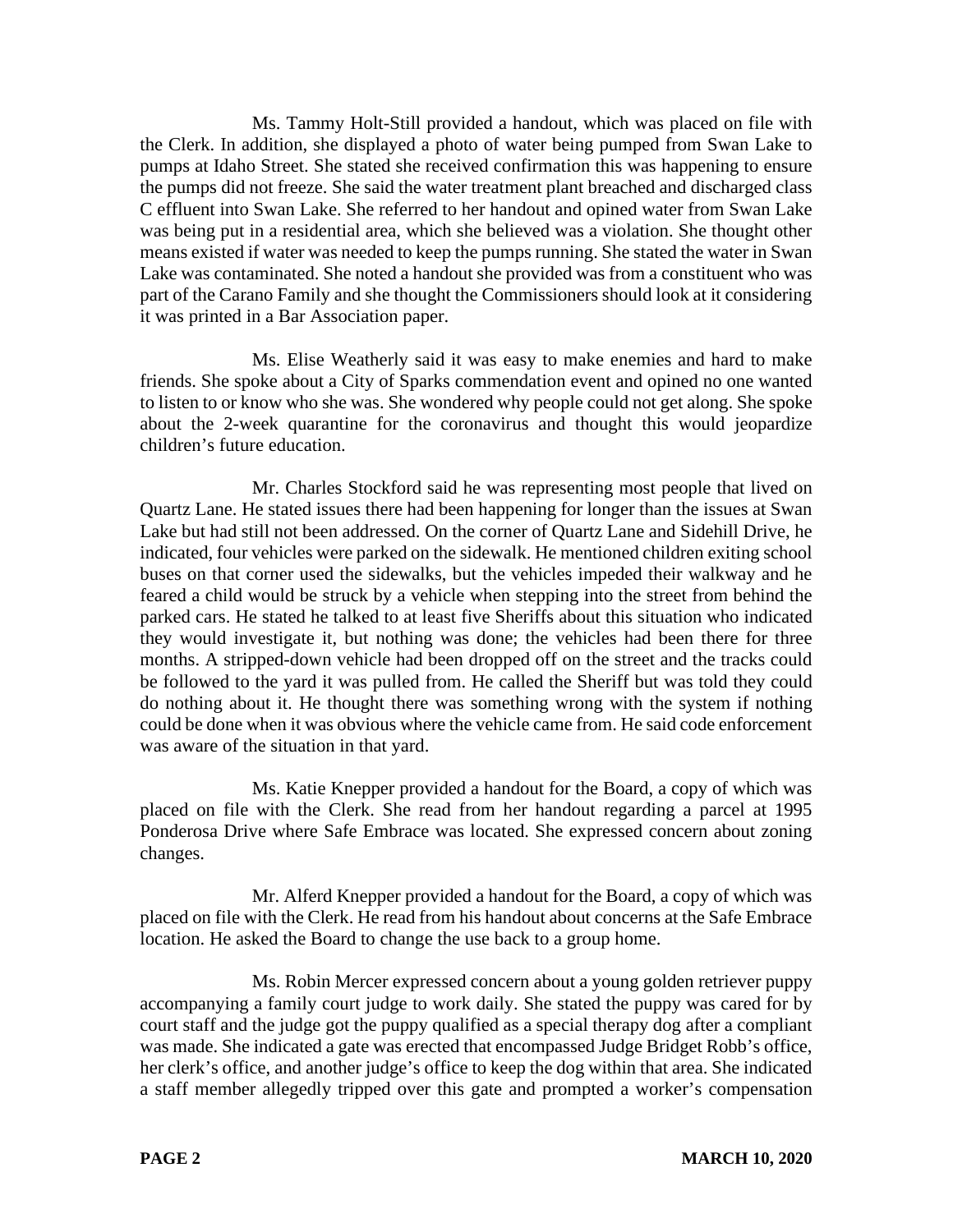claim to be filed against the County. As a County resident and taxpayer, she asked the Board to investigate this irresponsible and unprofessional matter. Since taxpayer money could be involved, she wanted interviews conducted with Judge Robb's clerk and other court staff who had been employed for the past three to four years to determine if there was malfeasance. She stated constituents believed this wrongly cost taxpayers and there was a perception that the court had special rules for judges.

Mr. Cliff Low stated he attended a prior Board of Fire Commissioners (BOFC) meeting wearing a hat that said "make lying wrong again", stressing he made it in response to national circumstances and not regarding Fire Chief Charles Moore or any other local officials. He added there could be strongly different opinions on a topic such as the consolidation of Washoe Valley fire stations, but reasonable people should be able to discuss it without personal attacks. Bringing up a contract the Truckee Meadows Fire Protection District might have entered into regarding the purchase of some land, he believed the BOFC wanted a transparent government. He remarked that, on January 21, Chief Moore stated a study would be performed to determine a suitable site and recommendations would be made to the BOFC. He asked that, when the contract came to the BOFC, they direct the TMFPD to cancel it and give direction not to enter into a new contract until authorized to do so.

Mr. Sam Dehne spoke about the media and said the *Reno Gazette-Journal* ran a full-page article about the Tesla gigafactory, but he thought they should be writing about the outbreak of coronavirus. He said the gigafactory employed 7,000 people and he was concerned no one was investigating the health of its employees. He expressed concern about fighter jets landing and taking off from the Reno-Tahoe International Airport.

**20-0138 AGENDA ITEM 4** Appearance: Chief Joe Ingraham, Washoe County Alternative Sentencing/Sober 24. Presentation and update on the Sober 24 program.

Sergeant Justin Roper conducted a PowerPoint presentation and reviewed slides with the following titles: Mission Statement; Department Overview; Services Provided; Objectives; Meet Our Team; Crossroads; Strategic Plan; 2019 Probation Highlights; Probation Cases; New Probation Cases; Total Cases Closed; Probation Enforcement & Monitoring; Probationers With Felony History; Revenue; Participant to Employee Ratios; 2019 Sober 24 Highlights; Sober 24 Success; Sober 24 Drug Testing; Substances Tested For; Agencies & Courts That Have Utilized S24 Service; and Comments or Questions?

Sergeant Roper stated their mission was to provide probationers with life skills, opportunities, and guidance to try to help them from reoffending in the future. He said they established the Sober 24 program in 2015 for drug testing and hoped it would encompass the entire region. He noted legislative bills were passed in 2019 which brought them closer to a regional status. He explained the cost to house an inmate at the jail was \$120 per day but providing probation services only cost \$4.50 per day. He stated there was a downward impact on probation cases in 2019 due to the drug testing services. He said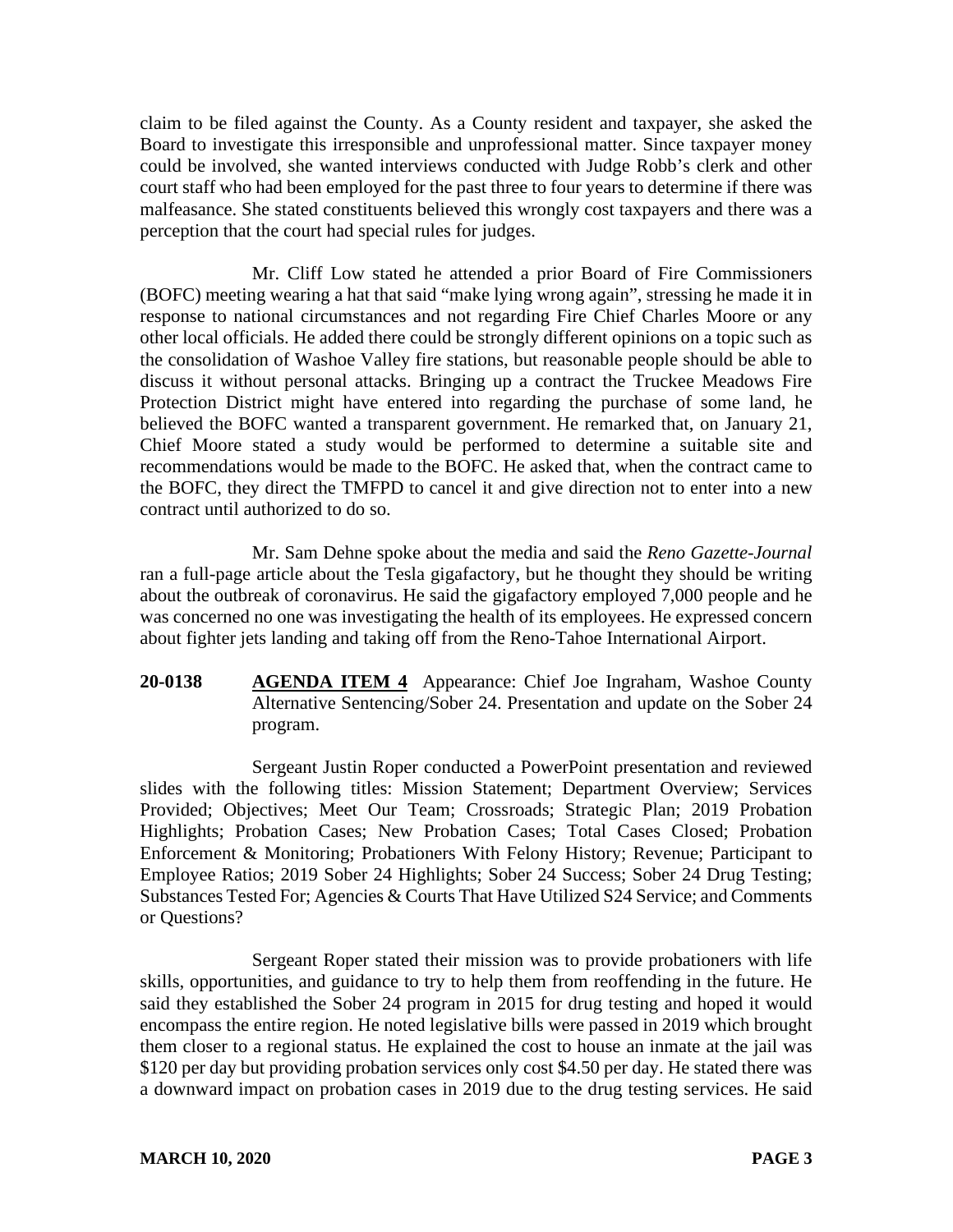they asked the court to select probationers that needed strict supervision in 2019, but they were now ready to take on all cases, which would increase their probation caseload. An automated system was established to randomly select probationers and notify them that a required drug test was scheduled. He explained the automated system could also track whether probationers called in daily and it could send messages to them.

Chair Lucey thanked Sergeant Roper for the presentation. He said it was a difficult job to do daily and he appreciated the hard work.

\* \* \* \* \* \* \* \* \* \* \*

Chair Lucey indicated Agenda Item 7 would be heard out of order.

**20-0139 AGENDA ITEM 7** Presentation: Second Judicial District Court Family Division Assessment presented to the Washoe County Board of County Commissioners by Presiding Judge Bridget Robb. (All Commission Districts.)

Judge Bridget Robb conducted a PowerPoint presentation and reviewed slides with the following titles: Assessment Overview; Historical Perspective; Q: How did we get here? (three slides); Why establish a separate Family Court (two slides); Family Division Workload; Family Case Dispositions; Increasing Caseloads (two slides); Filing Trends; New Filing and Reopened Cases; Alternative Dispute Resolution; District Court Family Support Services; Community Partnerships; Family Division Assessment Report; Methodology; Commonly Accepted Goals (ten slides); and Questions.

Judge Robb indicated a Second Judicial District Court Family Division assessment was conducted by the National Council of Juvenile and Family Court Judges (NCJFCJ) in both Washoe and Clark Counties. She provided the history of the beginning of the Nevada Constitution and details related to the County of Roop. She remarked court caseloads were increasing with family and juvenile cases increasing the most. She stated mediation was a key factor in family and juvenile cases. Nearly 500 mediations were conducted over the past year, resulting in a 72 percent success rate for cases that could not settle disputes before a judge. She said the Human Services Agency was a great collaborator on many things they did including a new program called Safe Babies Court. She explained the processes used to gather information for the assessment. She stated she would answer any questions the Commissioners had.

Chair Lucey thanked Judge Robb and said the Family Court was a major court for the County. He said the County had no control over the judges, but it did oversee many of the court staff. The County wanted to ensure the courts were adequately supported to fulfill their caseloads.

Vice Chair Berkbigler thanked Judge Robb for the presentation. She said the report seemed to be highly critical of Washoe and Clark Counties. She was pleased that training on domestic violence was being performed because it had not been done in the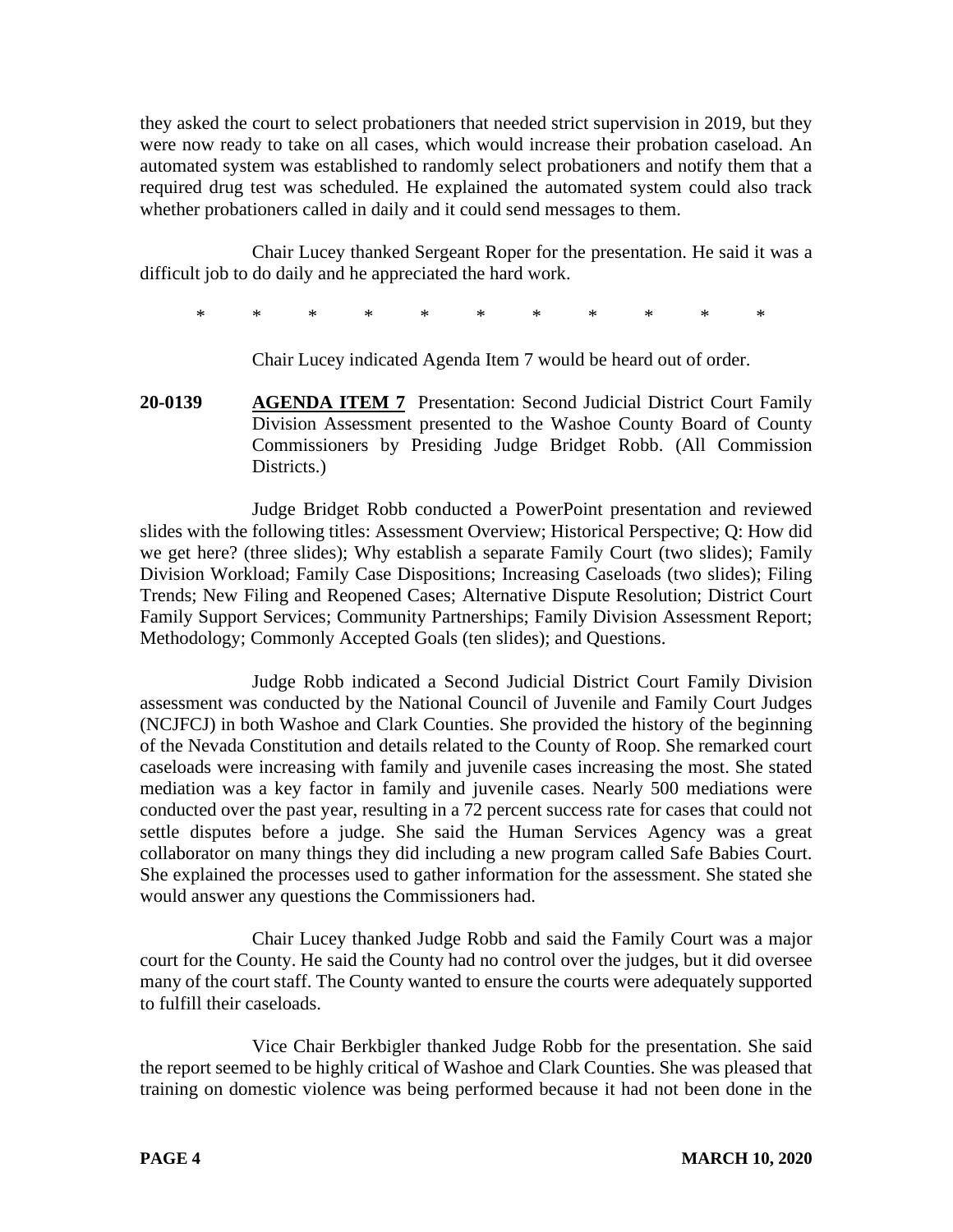past. She wondered whether mechanisms were in place so Family Court litigants could provide feedback on judicial actions based on their treatment. She thought it was important for constituents to feel they were receiving the attention they needed. Judge Robb stated an unhappy litigant could report to the Court Administrator, who was the Clerk of the Court, and who took all complaints very seriously. She said it was possible for an attorney to contact the presiding judge; it was her job to shield the person who made the compliant and inform the judicial officer that a complaint was made. She stated she would view recordings of the hearings and report any concerns to the judicial officer. Complaints could also be lodged to the Judicial Discipline Commission by completing an online form. She thought a process was needed to make it easier for the public to provide feedback. She noted they were currently reacting to recent legislation regarding child support guidelines and temporary protection orders. She stated the NCJFCJ was a great source of information on how other jurisdictions handled feedback models.

Vice Chair Berkbigler said it took time for the inappropriate behaviors of select judges to be addressed, and she wondered whether there were processes in place to speed up solutions. Judge Robb said the Second Judicial District Court did not control that, the Supreme Court did. She stated judges had the right to know about complaints being made against them and the right to call for a thorough investigation. The Judicial Discipline Commission investigated cases thoroughly. Then there was a right to a hearing, which could take time. She said there were two complaints in the case Vice Chair Berkbigler was referring to; the second was filed after the suspension revealed additional issues.

Vice Chair Berkbigler stated she appreciated the statistics. She thought it was a significant amount of work for any single judge to do, but that was a choice made by any judge going into Family Court. She wanted an annual report submitted to the Commission breaking down the statistics by judge. She thought such a report could determine if a judge needed to be placed in a different court. She opined Family Court had significant attention paid to it and it was going to get busier. Judge Robb thanked Vice Chair Berkbigler for the suggestion. She indicated the Supreme Court compiled an annual report that contained many of the statistics Vice Chair Berkbigler requested, though they were not broken down by judicial office. Judge Robb said some judges were dealing with cases that contained volume over substance. Vice Chair Berkbigler thought it was important for the Board and constituents to know what was going on in the court system.

Commissioner Jung mentioned the assessment overview declared this to be the first unbiased assessment performed since 1992, which she said was not acceptable. She wondered whether there was a plan for a compulsory assessment to be performed within an acceptable timeframe. Judge Robb stated this was not a court assessment, it was performed by the NCJFCJ, an unbiased third party. Commissioner Jung questioned whether the District Court paid them for the assessment and Judge Robb stated the Supreme Court paid for it. Commissioner Jung stated it was the responsibility of the court to perform an assessment every year to three years. She wondered whether this would be self-funded. Judge Robb stated funds for an assessment would need to be requested through the budget process. She said statistics were reported every year to the Administrative Office of the Courts and those statistics were included in the Supreme Court State of the Judiciary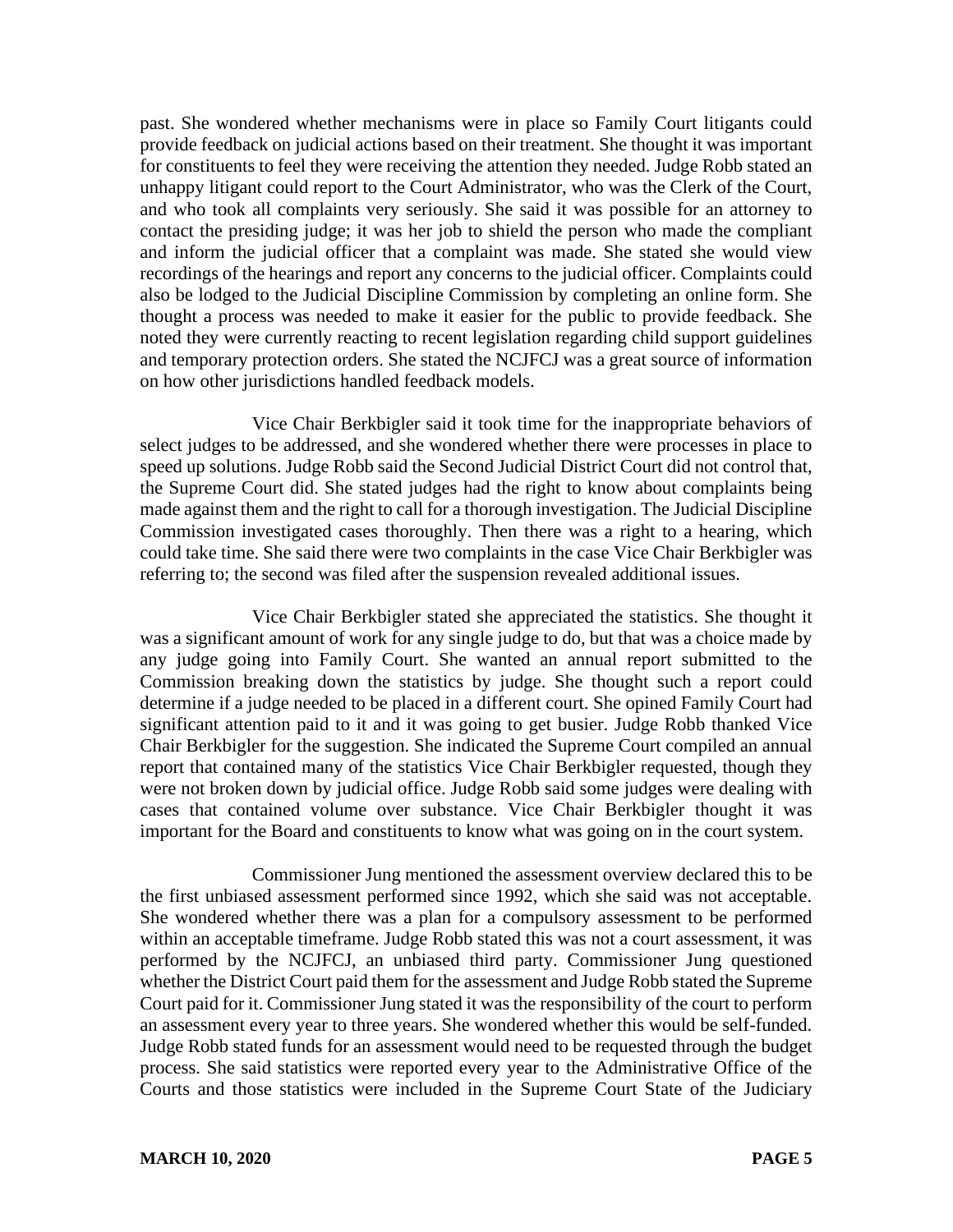Report. Commissioner Jung reiterated she wanted timely assessments performed and thought the courts should be self-assessing.

Commissioner Jung said Judge Robb had mentioned it was currently difficult for people to navigate their way through all the court services. The Commissioner asked about the status of a consolidation of the courts. She wondered who was responsible for this process so she could follow up with them. She stated there was a concerted effort to research consolidation due to the difficulty citizens had navigating the courts. She stated former Assistant County Manager John Berkich performed a significant amount of work to consolidate courts, which she thought would result in users experiencing less confusion and frustration. Judge Robb stated she was not part of the group to consolidate courts. She explained there was a commission involving the Justice Court and the Municipal Court, but to the best of her knowledge there were no plans to combine those with the District Court. Commissioner Jung said everyone had to go before a Justice of the Peace whether they had a speeding ticket or worse. Commissioner Jung asked who owned the District Court building and Judge Robb replied the County did.

Commissioner Jung stated she did not receive a survey related to the court assessment and wondered whether any Commissioners did. She wanted the Commissioners to be involved in further surveys, expressing disappointment about who performed this one. Judge Robb said she would ensure they were included in the next survey. Responding to Commissioner Jung's query, Judge Robb said the comparables selected by the NCJFCJ were based on population. Commissioner Jung pointed out some of the comparable counties did not use the same tax rates and that skewed the results. Counties should be compared to others similar in size and tax rates. She stated whoever did this study failed to ask key players for feedback and failed to provide fair comparables. She admitted it was not the fault of Judge Robb that the company hired to do the survey used Richmond, Virginia as a comparable county, and she wanted to know the tax rate in that area.

Commissioner Hartung said he was pleased that alternative dispute resolution was brought up and he wanted to see that program expanded. He noticed there was a new online program, but it was unsettling for a family to go in front of a judge. He thought dispute resolution or mediation programs could help people work out issues without having to go to court. He mentioned he did not see a cost comparison between the alternate dispute resolution system and going before a judge.

Judge Robb said the cost of mediation services was based on a sliding scale, so a person could still receive services if they did not have the means to pay. She indicated people had the option to use the online communication platform. She noted programs such as Our Family Wizard, Talking Parents, and Coparenter were provided for families' use. She stated the first two platforms were app-based and all communication went through a portal, but information submitted to the portal could not be altered. She said the platforms provided reliability between parties because the parties knew where information was coming from. She spoke about a unified calendar where family events could be added for more effective communication between family members. She said effective communication went a long way toward resolving disputes and access to that calendar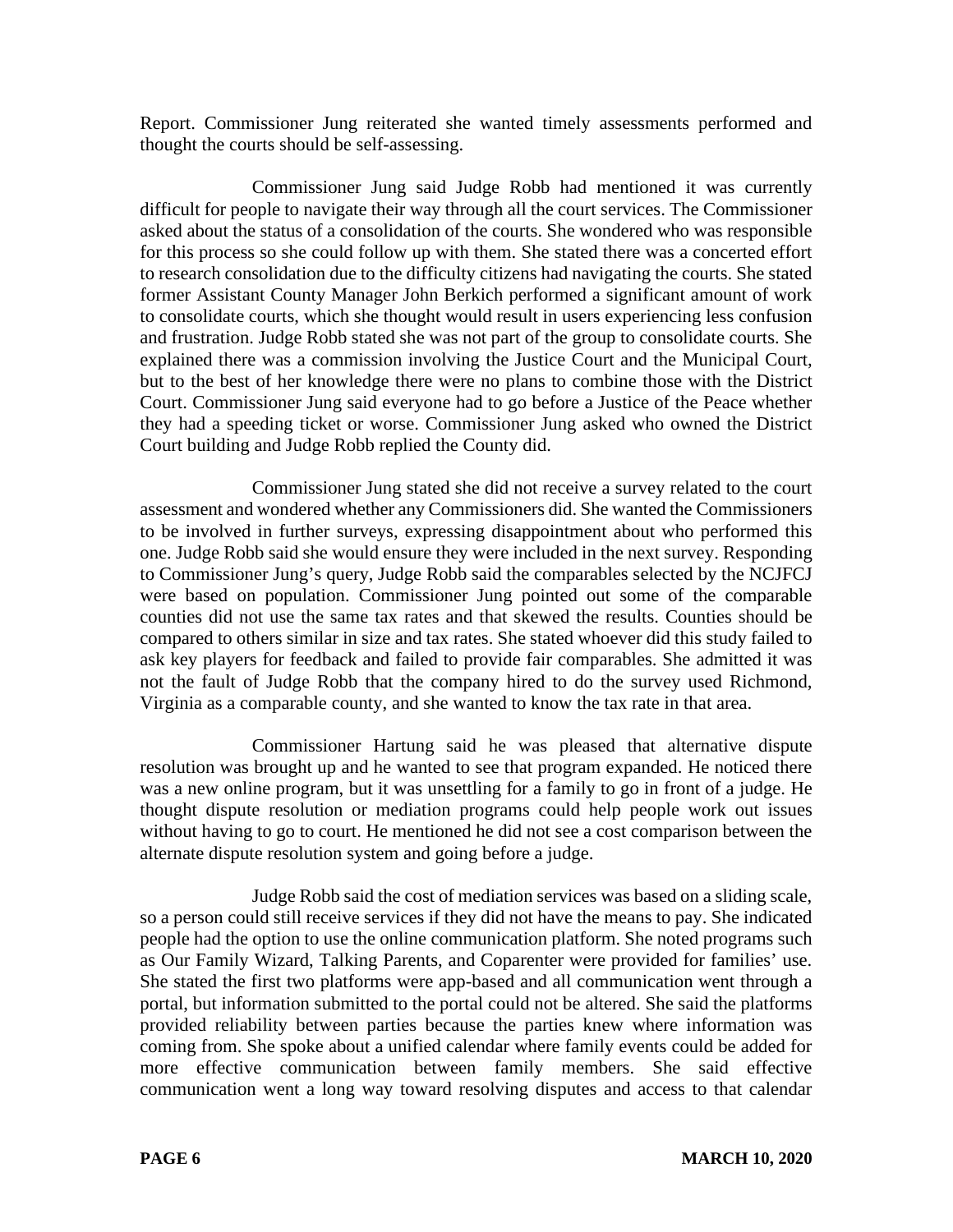could make it easier to resolve them. The third platform, she explained, was the Coparenter platform; for a small fee, users had access to mediation services. This mediation could resolve issues such as drop off or pick-up locations. She indicated another online program would be available for people to resolve differences before going to court. This program would be online later in the year and was currently being used in Clark County. She noted Washoe County liked the program.

Commissioner Hartung said therapists were successful because sometimes people had a difficult time communicating and needed a third person to assist. He looked forward to a more robust program and thought it could save the court system money. He wanted to compare the costs of dispute resolution with going through the entire court process. Judge Robb indicated money did not need to be spent on that research if the solution could be found at the front end.

Referring to the suggested goals, Chair Lucey said Judge Robb spoke about careful planning for future court facility expansions. He wondered about the size of Clark County's court footprint. Judge Robb stated Clark County's situation was something she wanted to avoid at all costs. She said the Regional Justice Court (RJC) was located miles from the Family Court campus. Because they had outgrown the footprint in the Family Center, some of the family judges in Clark County were located at the RJC. She stated this was a nightmare for litigants because they did not know what building to go to. The mediation and self-help centers were also located away from other courts. Chair Lucey asked whether the court system was disbanded. Judge Robb stated it was. Chair Lucey mentioned discussions about the footprint and functionality of the Courthouse were needed. He understood Judge Egan Walker was working on Project One, where each judge would handle family and criminal court so the same litigants did not have to go from one courthouse to another. He wondered whether Family Court was participating in that project. Judge Robb explained it would be very difficult for one judge to handle every judicial issue a family had. She said Judge Walker was stepping away from Project One and she would take it over starting in April. She indicated the project was for co-adjudicated juveniles, children in foster care, and delinquent juveniles. Those issues were what caused them to establish Project One, where juveniles could be under the supervision of one judge and not have to attend multiple hearings in one week. She noted this project would continue.

Chair Lucey said the Board of County Commissioners had no oversight of how processes operated within the court, but they did ensure there was enough staff and proper efficiency for the community to participate, which was important to him. Judge Robb said the courts were very cognizant of their obligation to be good stewards with taxpayer dollars. They were looking for ways at every budget meeting to eliminate inefficiencies. Chair Lucey expressed appreciation for the measures Judge Robb was taking.

Chair Lucey asked about some acronyms Judge Robb used in her presentation. Judge Robb stated UISFA was related to federal child support issues and ICC stood for involuntary civil commitment. She explained both types of cases were high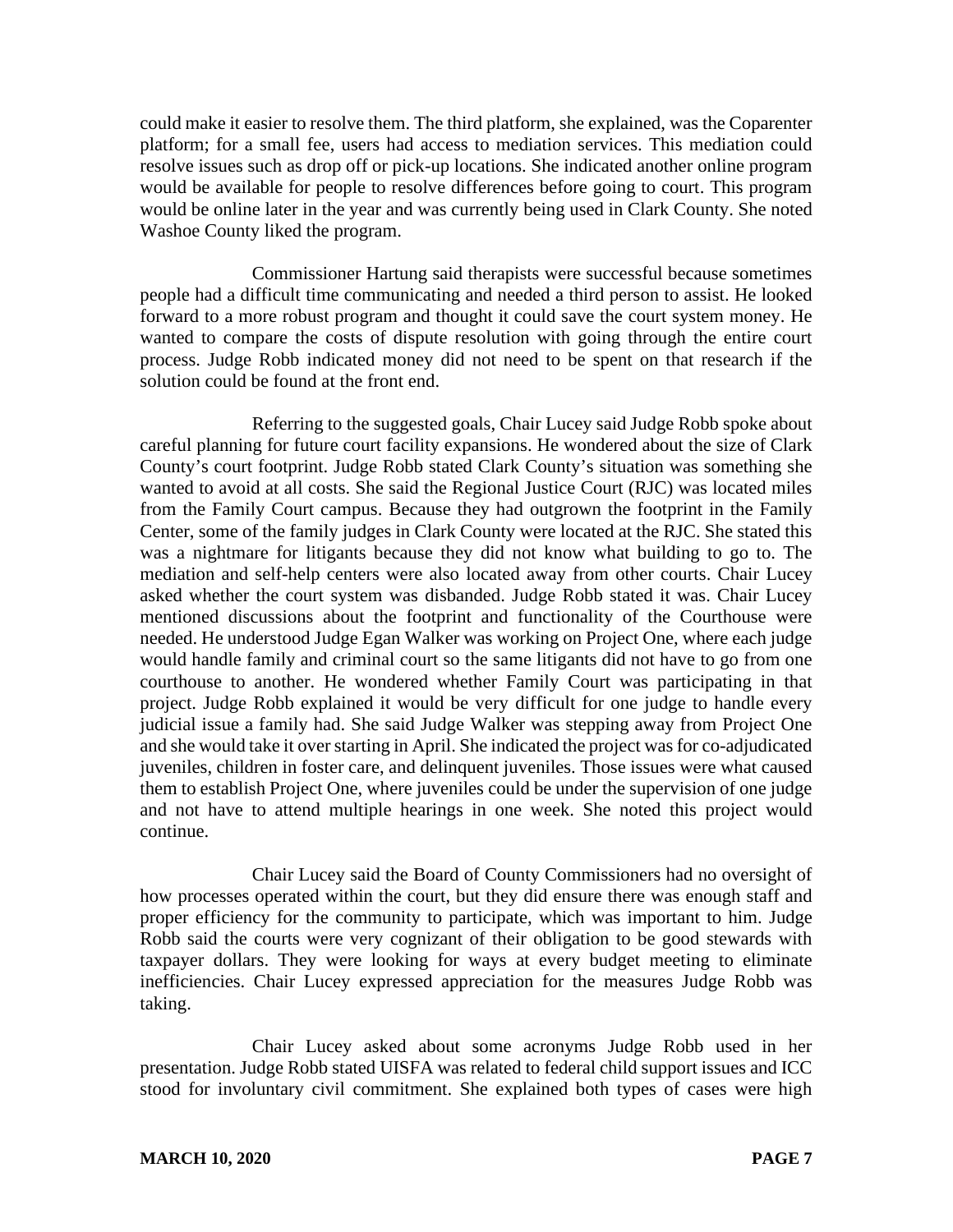volume but did not involve much actual court time; ICC cases could be moved through very quickly.

On the call for public comment, Ms. Elise Weatherly said she was not a statistic, she was a person involved in family court. She opined she was hated by her family for going to family court and she was passed from judge to judge. She mentioned the court could hire her to perform assessments. She spoke about people not paying child support, contempt of court, and the e-file system. She explained people were not given consequences for their actions but were provided free mediation. She expressed frustration about public trust.

# **20-0140 AGENDA ITEM 5** Announcements/Reports.

Commissioner Hartung said he and Assistant County Manager Dave Solaro had previous conversations about 1995 Ponderosa Drive and the request to revert the zoning back to Washoe County standards. He wondered whether staff was still working with them and whether this required an agenda item. Mr. Solaro indicated it did not require one. Commissioner Hartung wanted to get this issue resolved. He said he was contacted about this issue during one of the Citizen Advisory Board meetings and he wanted to ensure staff was attentive to this issue. He noted the Sheriff was not in the room when the issues about Quartz Lane were brought up. He asked for a standing agenda item from the Health District until COVID-19 was no longer deemed a threat by the Centers for Disease Control and Prevention.

Commissioner Hartung stated he and Chair Lucey traveled to the National Association of Counties (NACo) legislative conference in Washington DC and COVID-19 was on all legislators' minds. He said they met with Congressman Mark Amodei, Congresswoman Dina Titus, and Congresswoman Susie Lee's staff, along with Congressman Steven Horsford, and Senators Jacky Rosen and Catherine Cortez-Masto. He explained one of the significant items they asked for was coverage of Medicare and Medicaid for inmates, especially veterans in Nevada detention facilities. He stated the County had to cover the costs for medical care when people were incarcerated and Medicare and Medicaid stopped covering them. He indicated it was an unfunded mandate by the federal government and the County begged them for some assistance. He had the opportunity to attend sessions related to the environment, energy, and land use group. He spoke about the Resilient Counties initiative, which was currently dealing with the COVID-19 outbreak, and expressed concern about people remaining calm during the crisis.

Commissioner Jung stated she was supposed to attend a Global Climate Summit in Las Vegas but it was cancelled. She hoped she could attend the summit in Detroit during the summer. She wanted staff to work on the technology to enable all staff to work remotely if they were able to do so. She asked for a list of essential and nonessential staff. She stated social distancing and other preventative measures for a pandemic should have been in place before the situation arose. She thought the County had the technology and wanted a briefing about being ready for staff to telecommute as she had requested for the past 12 years. She thought meetings could be held online. She admitted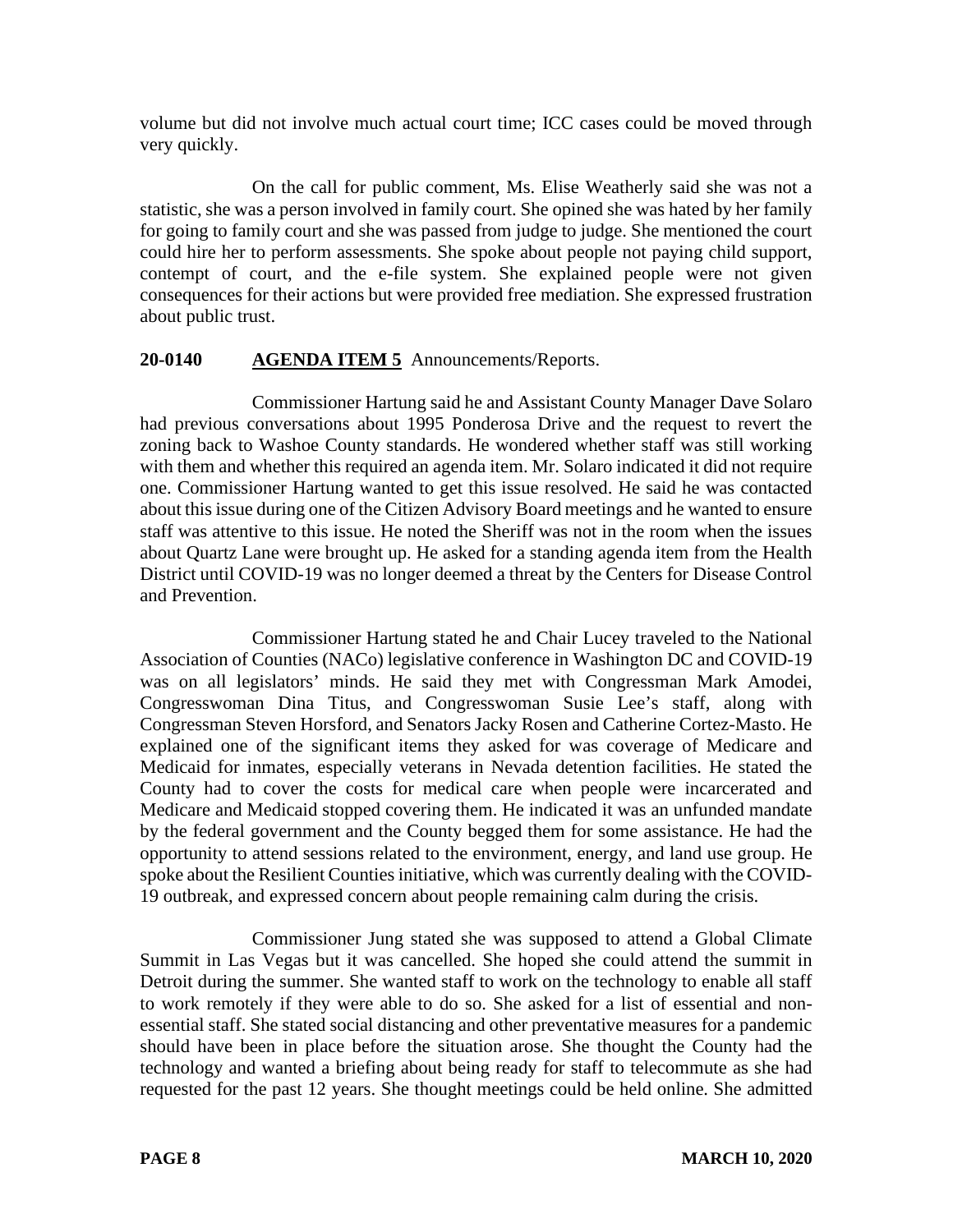many constituent services required face-to-face communication, but non-essential staff could have a call-in number to see if they needed to work in the office. She hoped elected department heads and other leaders would consider data on productivity and not consider perfect attendance and working late as an individual's only contribution to the organization.

As a follow-up to an email, Mr. Solaro stated the Sierra Nevada Porsche Club of America was able secure the August 2, 2020 date for Rancho San Rafael Park. He noted he received notification that the Dragon Lights Festival would not occur this summer due to travel restrictions for the performers.

Chair Lucey said it was a great opportunity to attend the NACo conference. He stated Commissioners Hartung and Herman, County Manager Eric Brown, and Recorder Kalie Work were in attendance. Commissioner Herman attended public lands meetings, Mr. Brown attended management symposiums with county managers from across the country, and Ms. Work was part of the leadership with the IT Commission dealing with technology. He said it was a tremendous opportunity to have conversations with other elected leaders about issues happening across the country and what other counties were doing. He participated as the Vice Chair of the Transit and Rail Committee where they discussed new policies, surface reauthorization, and how to fund those issues. He stated they were at a standstill to fund the projects.

Chair Lucey admitted it had been a difficult week since they returned. Federal delegates were working on COVID-19 and they discussed presumptive cases in the region on their way home. He thanked the Health District for their tireless work in the community, adding he received compliments about how effectively they were working on the issues. He said the County needed to continue to work as the situation evolved, and the priority was to ensure protocols were in place to address catastrophes and establish open lines of communication. He stated the Health District had a firm handle on the situation and was approaching it with extreme caution. The community was a low-risk market, but it needed to be cautious of people coming to the area. He explained they were not telling people not to travel but to use caution and proper hygiene when they did. He stressed that tourism accounted for 40 percent of the local economy and front-line workers relied on their jobs. He commented the County continually worked to address situations as they evolved, and he thanked Health Officer Kevin Dick and his staff.

Chair Lucey said he saw many vehicles and junk on open land in Sun Valley when he flew back from his conference. He wanted a meeting with the Sheriff's Office and the Bureau of Land Management to discuss a task force. He said it was a disappointing sight.

Commissioner Hartung said he asked Mr. Brown about telecommuting and there was a process being put into place. He stated the discussion included having employees work from home, not because it was essential, but because their productivity could be higher when schools closed. There could be additional school closures and it was important to allow employees to work from home when they were not needed in the office.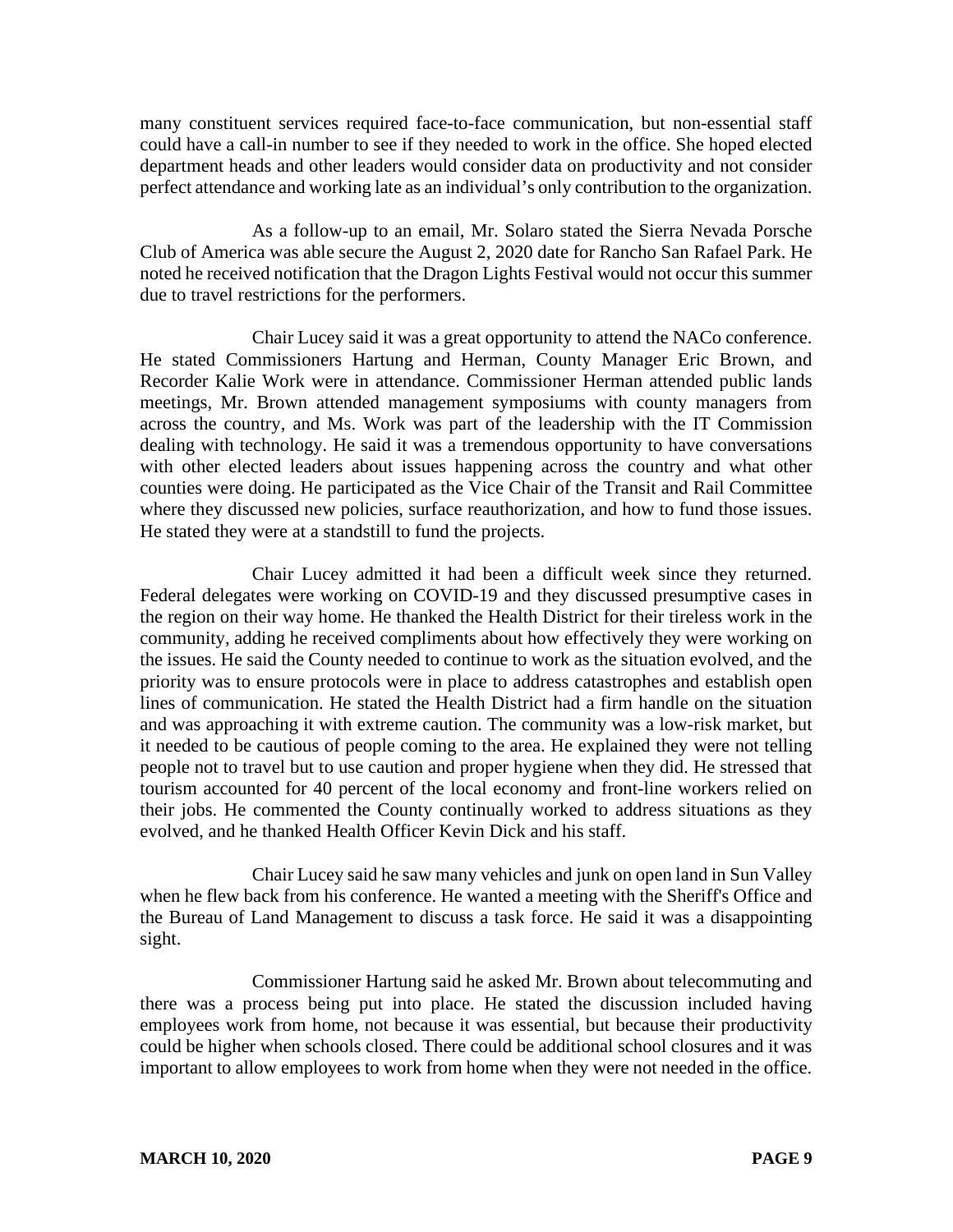Commissioner Jung stated she requested a joint meeting with the Sheriff and the District Attorney to discuss solutions for illegal dumping. She wanted to know what was being done about illegal dumping not only in Sun Valley but in all open spaces. She thought this issue should not come to the Board but to the Sheriff or the arresting authority because the Board had no authority to arrest or prosecute people for this crime. She stated Mr. Solaro had done everything he could to solve this issue for four years, but the County did not have the authority to enforce illegal dumping. She expressed frustration that Sheriff Deputies informed citizens at a Sun Valley Citizen Advisory Board meeting there was nothing that could be done about illegal dumping.

Commissioner Jung opined Washoe 311 was broken. She understood many department heads would not take information from Washoe 311 so she would speak to Mr. Brown about fixing the issues. She said Washoe 311 was put in place as the repository for the constituents, but she had not been informed that it was not working properly or that certain elected department heads had issues with it. She also remarked staff was permitted not to give messages from constituents to the Commissioners. She stated Washoe 311 should be shut down and the money be used elsewhere if it did not work the way it was intended. She wanted the illegal dumping issues taken care of immediately since she was tired of staff getting beat up over something they had no authority to fix.

Vice Chair Berkbigler mentioned some people calling in regarding COVID-19 were being directed to Washoe 311, but she was not sure if 311 staff had all the answers people needed. She wanted to ensure the people answering calls in the Health District had information and could answer questions about COVID-19.

# **CONSENT AGENDA ITEMS** – **6A THROUGH 6E**

- **20-0141 6A** Approval of minutes for the Board of County Commissioners' regular meetings of January 28, 2020, February 11, 2020, and February 18, 2020. Clerk. (All Commission Districts.)
- **20-0142 6B** Recommendation to approve a cross-fund appropriation transfer for cost increases related to the roof screen structure at the Human Services Family Engagement Center (aka Visitation Center) [\$12,180]; and, if approved, direct the Comptroller's Office to make the necessary appropriation transfers [net impact to County budget is zero]. Community Services. (Commission District 4.)
- **20-0143 6C** Recommendation to approve purchases in the approximate amount of [\$130,000.00] from Merck Sharp & Dohme Corporation for vaccine in support of clinic operations on behalf of the Community and Clinical Health Services Division of the Washoe County Health District. (All Commission Districts.)
- **20-0144 6D** Recommendation to approve a FFY18 Supplemental Emergency Management Performance Grant (EMPG) from the State of Nevada, Division of Emergency Management (NDEM) awarding [\$10,031.35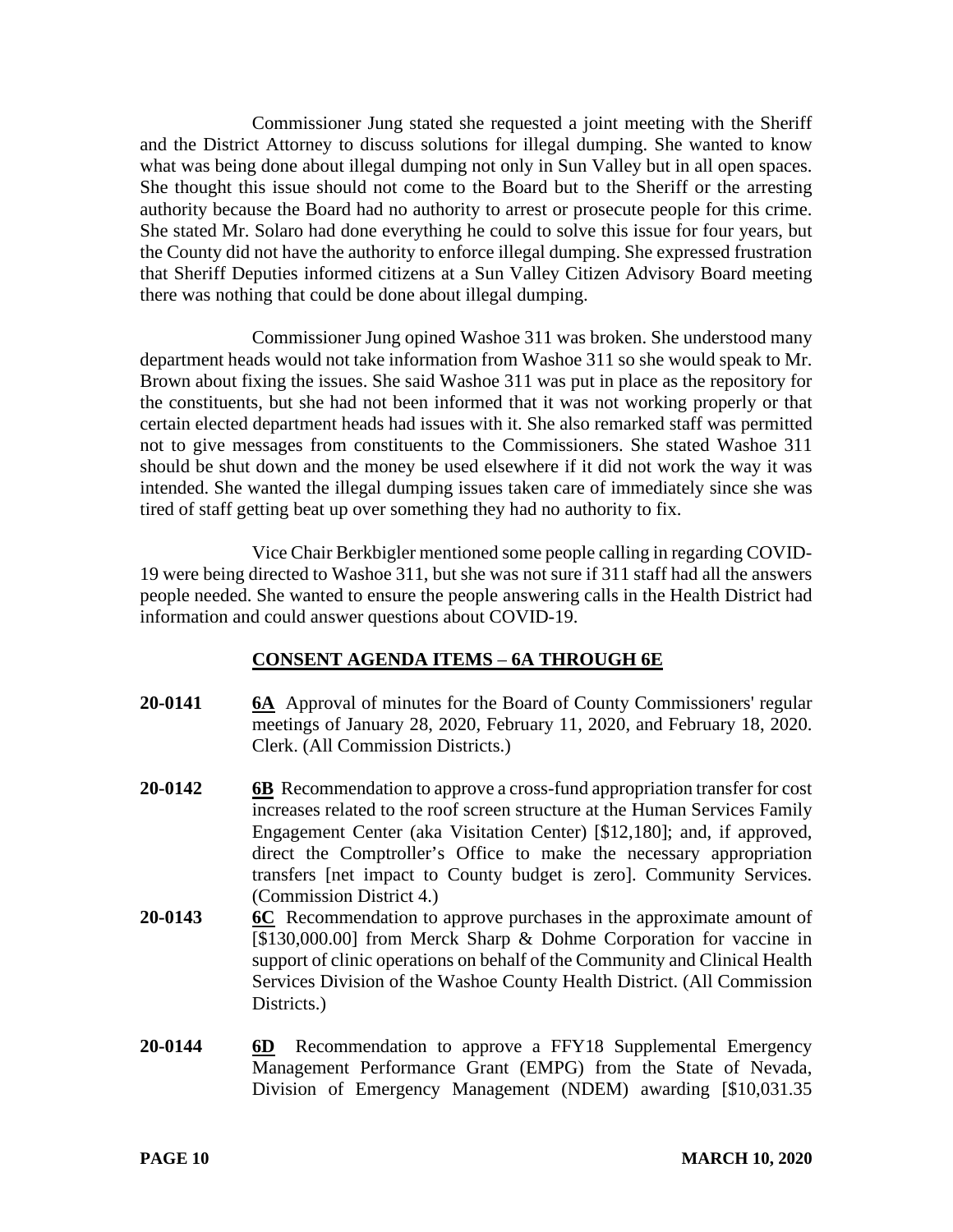(\$10,031.35 County match required)] including funds to be used for meals for non-County employees; retroactive from October 1, 2017 through May 30, 2020; If approved authorize the County Manager or his designee to sign the grant award documents; and authorize the Comptroller's Office to make the necessary budget amendments. Manager's Office. (All Commission Districts.

**20-0145 6E** Recommendation to acknowledge receipt of Status Report of Commissary Fund submitted by the Washoe County Sheriff's Office Commissary Committee for the Second Quarter for Fiscal Year 19/20. Sheriff. (All Commission Districts.)

There was no public comment on the Consent Agenda Items listed above.

On motion by Vice Chair Berkbigler, seconded by Commissioner Jung, which motion duly carried on a 4-0 vote with Commissioner Herman absent, it was ordered that Consent Agenda Items 6A through 6E be approved. Any and all Resolutions or Interlocal Agreements pertinent to Consent Agenda Items 6A through 6E are attached hereto and made a part of the minutes thereof.

#### **BLOCK VOTE – 9, 10, 12, and 13**

**20-0146 AGENDA ITEM 9** Recommendation to approve amending the Washoe County 457(b) Deferred Compensation Plan Document retroactive to July 1, 2019, to allow that if a collective bargaining agreement which allows for an automatic enrollment or contribution arrangement contains an automatic contribution increase provision, an Employee covered by that collective bargaining agreement hired on or after the date specified in such collective bargaining agreement shall automatically be deemed to have elected to increase his deferral election each year by such percentage of the employee's compensation designated by his or her collective bargaining agreement, not to exceed the maximum amount of Compensation specified in his or her collective bargaining agreement; and if approved, authorize Director of Human Resources/Labor Relations to execute same. [No fiscal impact.] Human Resources. (All Commission Districts.)

There was no response to the call for public comment.

On motion by Vice Chair Berkbigler, seconded by Commissioner Hartung, which motion duly carried on a 4-0 vote with Commissioner Herman absent, it was ordered that Agenda Item 9 be approved and authorized.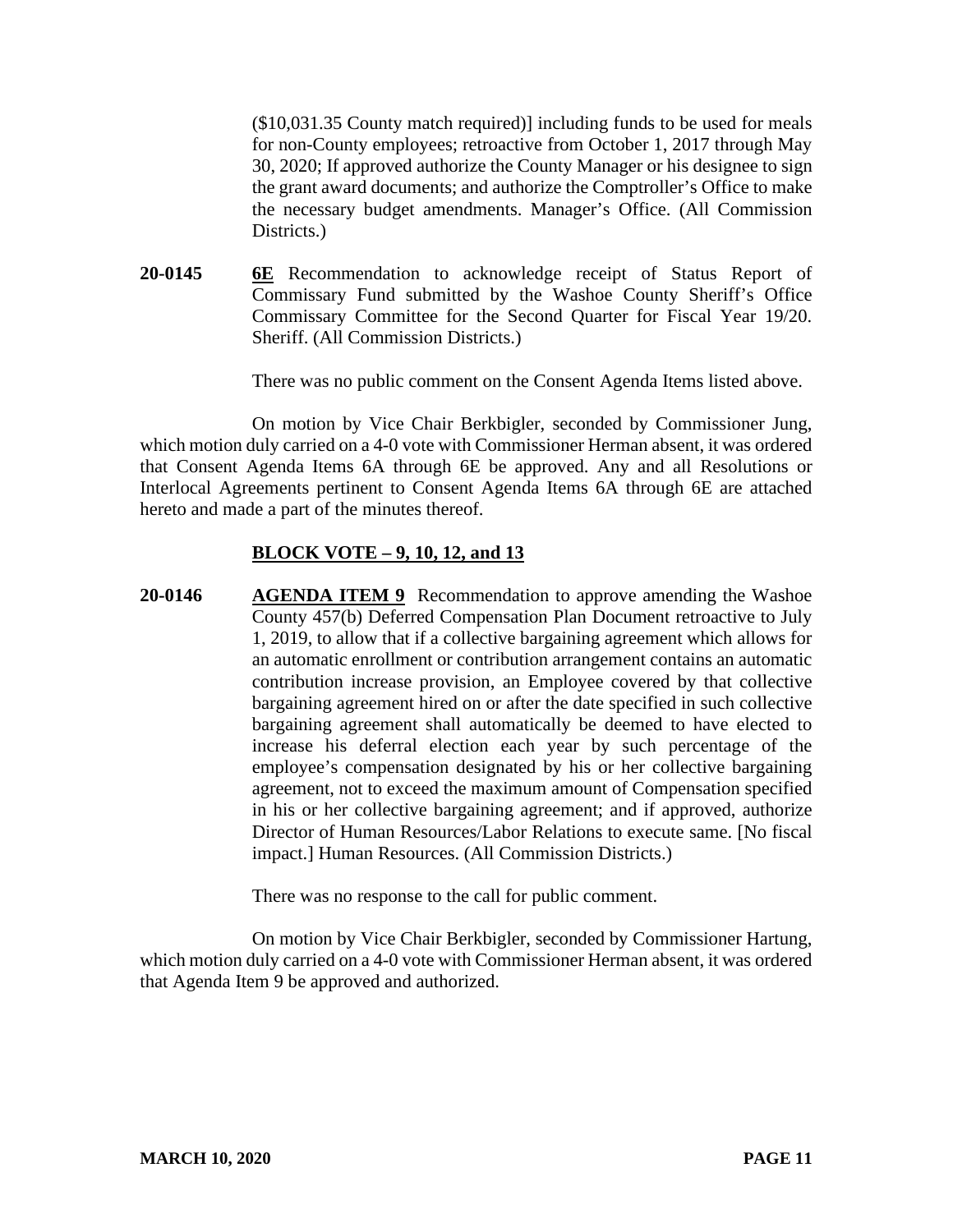**20-0147 AGENDA ITEM 10** Recommendation to approve the use of General Fund Contingency in the amount of [\$353,000] for unbudgeted expenditures for Fiscal Year 2020 and if approved, direct the Comptroller's Office to make the necessary budget appropriation transfers (net impact to County is zero). Manager's Office. (All Commission Districts.)

There was no response to the call for public comment.

On motion by Vice Chair Berkbigler, seconded by Commissioner Hartung, which motion duly carried on a 4-0 vote with Commissioner Herman absent, it was ordered that Agenda Item 10 be approved and directed.

**20-0148 AGENDA ITEM 12** Recommendation to accept the 2020 Opioid Narcotics Treatment Program funding [amount not to exceed \$207,005.50, no County match required] as administered through the University Of Nevada, Reno to be used for the creation of an Opioid Treatment Program within the Washoe County Regional Detention Facility, for the retroactive grant period of September 30, 2019 - August 31, 2020, and if approved, authorize Non-County Travel expenses of approximately [\$12,503.50] to provide training with these grant funds for one (1) Discharge Planner and two (2) Behavioral Health Specialists and if approved, authorize Sheriff Balaam to execute grant award documentation, and direct the Comptroller's Office to make the necessary budget amendments. Sheriff. (All Commission Districts.)

On the call for public comment, Ms. Elise Weatherly spoke about an opioid sign by the Grand Sierra Resort, her support of eliminating Washoe 311, and the right way to use money.

On motion by Vice Chair Berkbigler, seconded by Commissioner Hartung, which motion duly carried on a 4-0 vote with Commissioner Herman absent, it was ordered that Agenda Item 12 be accepted, authorized, and directed.

**20-0149 AGENDA ITEM 13** Recommendation to approve a professional services agreement with Farr West Engineering Inc. for the Washoe County Sanitary Sewer and Reclaimed Utilities Infrastructure and Customer Base Alternatives and User Rate/Connection Fee Analysis. [\$166,800.00]. Community Services. (All Commission Districts.)

There was no response to the call for public comment.

On motion by Vice Chair Berkbigler, seconded by Commissioner Hartung, which motion duly carried on a 4-0 vote with Commissioner Herman absent, it was ordered that Agenda Item 13 be approved.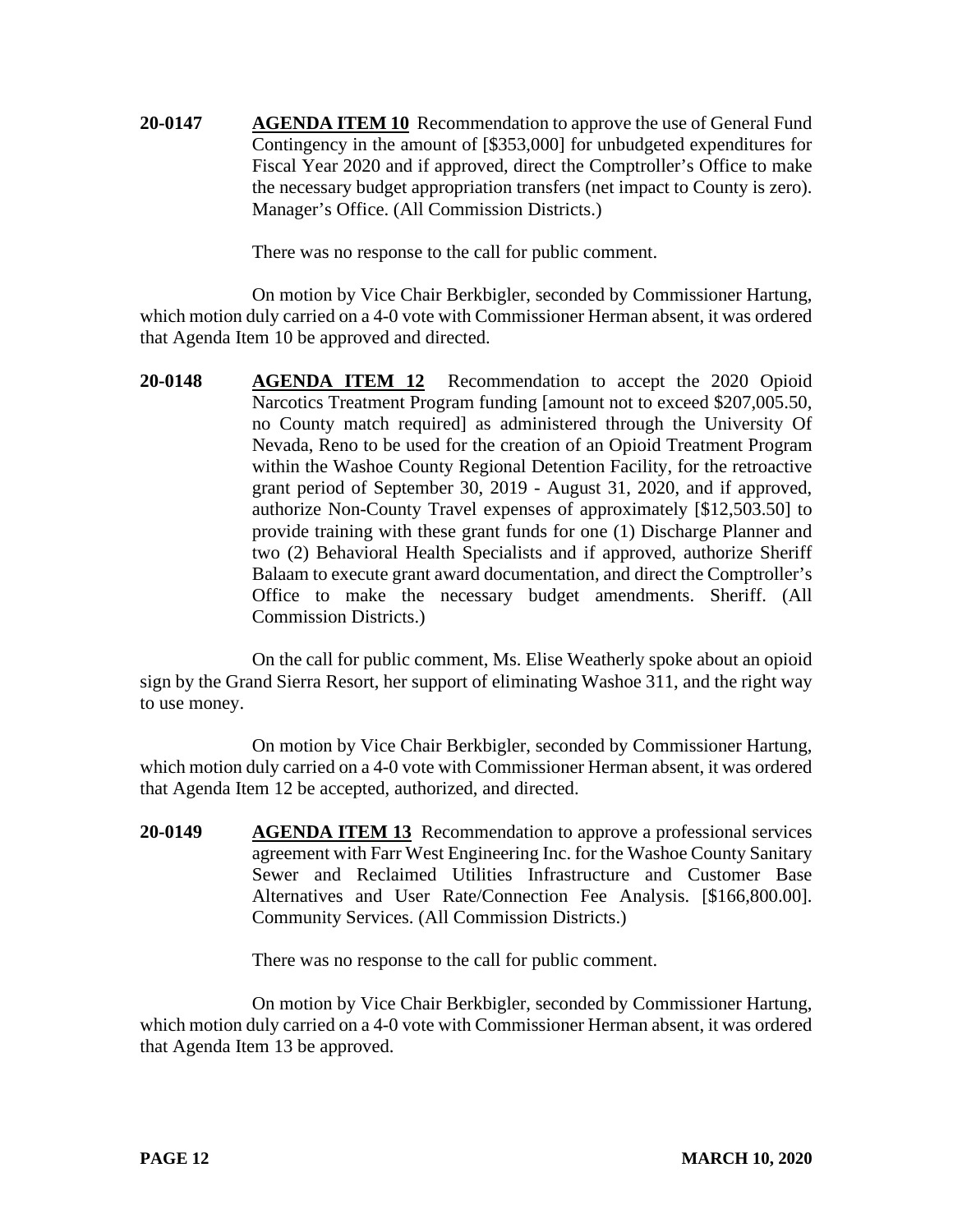**20-0150 AGENDA ITEM 8** Discussion and approval to authorize the Washoe County District Attorney's Office to assert a counterclaim for Breach of Contract and Breach of the Covenant of Good Faith Dealing in the case of Gaudy Parento v. Washoe County, 3:19-cv-00303-MMD-WGC (All Commission Districts.)

Assistant District Attorney David Watts-Vial stated this item was a request to authorize the District Attorney's Office to file a counterclaim against an individual who filed a variety of Title VII claims against the County as well as an additional claim for wrongful discharge. He said the facts in the case demonstrated that the claimant decided voluntarily to resign. The authority to file a counterclaim was requested because the claimant had breached the agreement to resign from the County.

There was no response to the call for public comment.

On motion by Commissioner Hartung, seconded by Commissioner Jung, which motion duly carried on a 4-0 vote with Commissioner Herman absent, it was ordered that Agenda Item 8 be approved.

**20-0151 AGENDA ITEM 11** Recommendation to adopt a Resolution of Intent, proposing the issuance of, and authorizing the publication of notices relating to General Obligation (Limited Tax) Nevada Shared Radio System Bonds (additionally secured by pledged revenues) in the maximum principal amount of \$15,000,000 to acquire, construct, improve and equip building projects as defined in NRS 244A.019 within the County; providing the manner, form and contents of the notices thereof; providing other matters properly related thereto; and providing the effective date hereof. Manager's Office. (All Commission Districts.)

Assistant County Manager Christine Vuletich stated the recommendation was for the Board to approve a Resolution of Intent to issue bonds for the Nevada Shared Radio System project. She reviewed the history from the staff report and said the item would come back to the Board as a Resolution in June if it was approved today.

There was no response to the call for public comment.

On motion by Vice Chair Berkbigler, seconded by Commissioner Jung, which motion duly carried on a 4-0 vote with Commissioner Herman absent, it was ordered that Agenda Item 11 be adopted.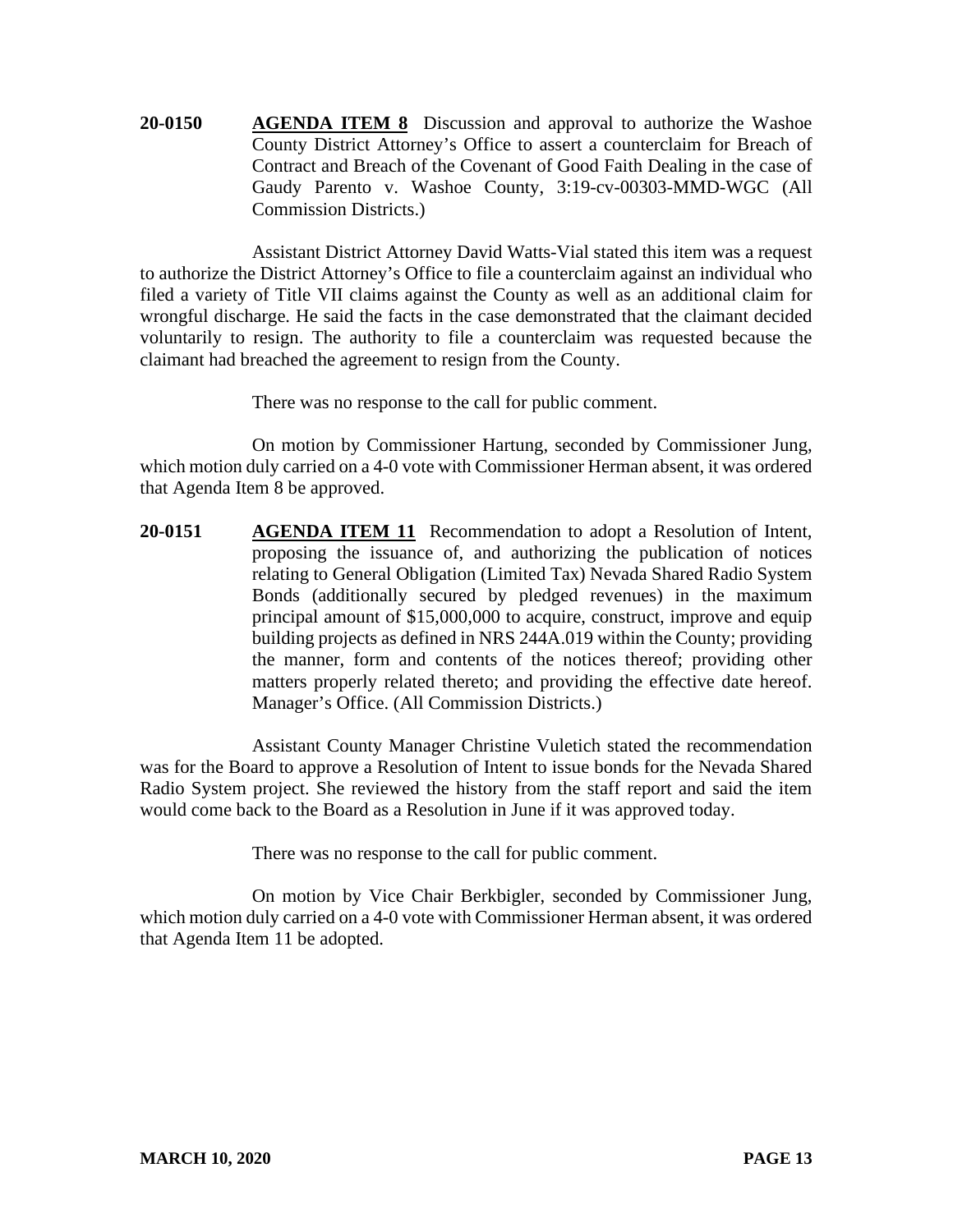**20-0152 AGENDA ITEM 14** Introduce and conduct a first reading of an ordinance amending the Washoe County Code at Chapter 110 (Development Code), by adding new language in Section 110.324.50(e), Monopole Antenna, and Section 110.324.50(f), Lattice Towers, to establish placement standards regulating emergency communication facilities which are owned and operated by governmental agencies. These amendments include the removal of a special use permit requirement for government entities for certain monopoles or lattice towers operated for purposes of emergency communication systems; and other matters necessarily connected therewith and pertaining thereto. If supported, set the public hearing for second reading and possible adoption of the Ordinance for March 24, 2020. Community Services. (All Commission Districts.)

The Chair opened the public hearing by calling on anyone wishing to speak for or against adoption of said ordinance. There being no response, the hearing was closed.

Chief Deputy County Clerk Jan Galassini read the title for Bill No. 1834.

Bill No. 1834 was introduced by Vice Chair Berkbigler, and legal notice for final action of adoption was directed.

**20-0153 AGENDA ITEM 15** Introduce and conduct a first reading of an ordinance amending the Washoe County Code at Chapter 110 (Development Code), replacing Article 220, Tahoe Area Plan modifiers with two new articles, Article 220 Tahoe Area Plan modifiers and article 220.1 Tahoe Area Design Standards. These amendments are meant to ensure the express conformance of Washoe County's plans with the 2012 Regional Plan adopted by the Tahoe Regional Planning Agency (TRPA) and are generally not intended to increase densities or intensities beyond what is currently permitted by the Regional Plan. The changes include but are not limited to the following: Adopting the TRPA's permissible uses set forth in TRPA Regional Plan Chapter 21, Permissible Uses, in lieu of Washoe County's allowed uses set forth in Article 302 of the Washoe County Development Code; Adopting design standards that are in conformance with the requirements set forth in the TRPA Regional Plan Chapter 13 Area Plans and Chapter 36 Design Standards; Adopting development standards that are consistent with the developments standards set forth in the TRPA Regional Plan; Adopting neighborhood plans utilizing the boundaries and allowed uses of TRPA's plan area statements and community plans in lieu of Washoe County's regulatory zones set forth in Article 106 of the Washoe County Development Code; and including the Washoe County Planning Commission's direction to expand an available density incentive from only memory care only to all residential care and nursing care uses; and other matters necessarily connected therewith and pertaining thereto. If supported, set the public hearing for second reading and possible adoption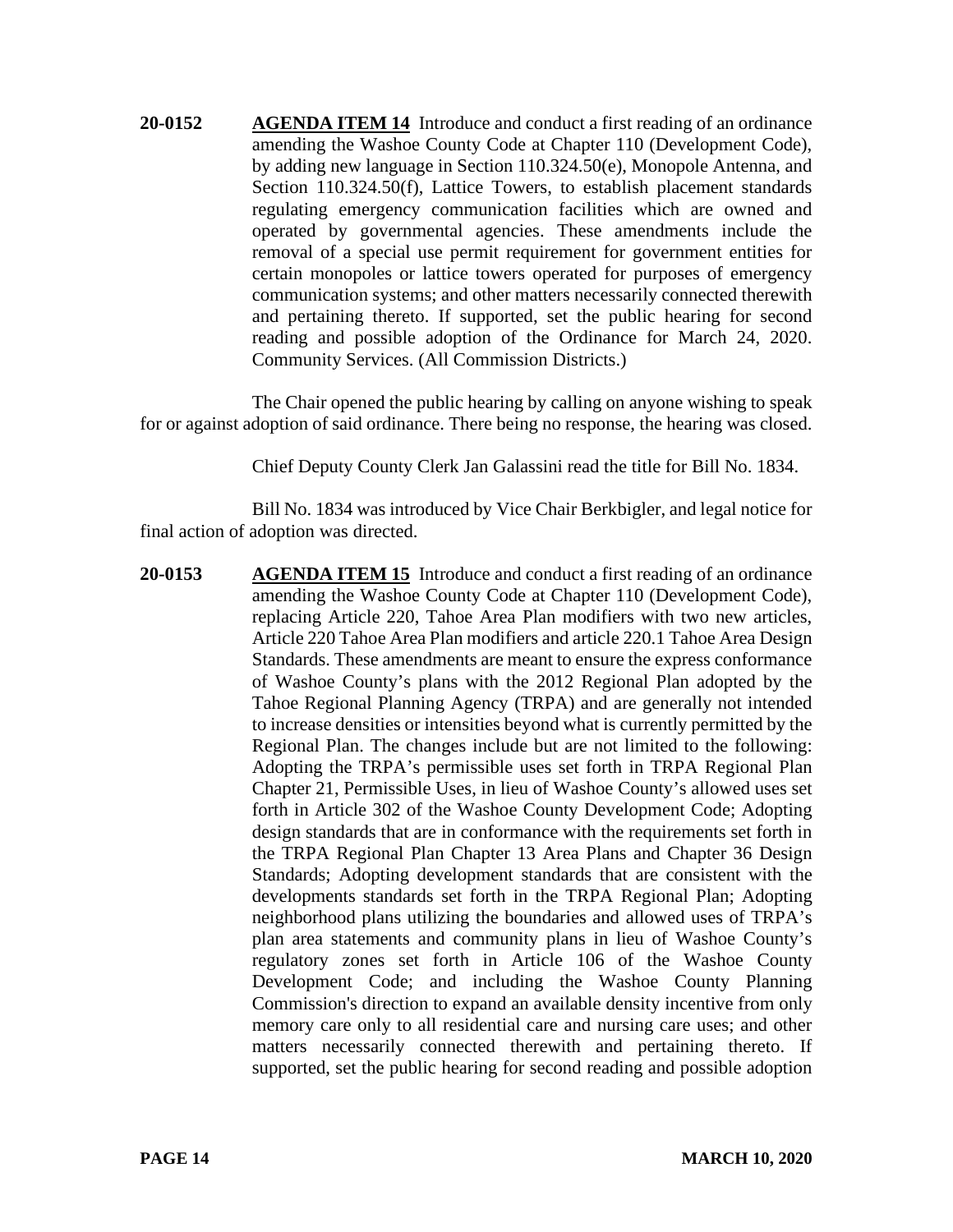of the Ordinance for March 24, 2020. Community Services. (All Commission Districts.)

The Chair opened the public hearing.

Chief Deputy County Clerk Jan Galassini read the title for Bill No. 1835.

On the call for public comment, Mr. Will Adler with Silver State Government Relations said he was asked by residents on Gonowabie Drive to speak regarding this issue. He noted attorney Greg Gatto sent a letter regarding both this and the next agenda item, which were related to development standardsin the Tahoe area. He stated some development projects recently happened, but residents did not receive notice in a timely manner. He indicated he was able to inform neighbors of the projects and they attended the appeal board meeting where an appeal was heard. He stated a change to Code removed public noticing requirements and they wanted assurance this was not an unintentional exclusion of the language. He said most projects did not require a full reassessment when an appeal was filed, but this change removed the standard that projects would be reassessed to their current standards. He wondered how people would know about projects and appeals in the Tahoe area if no public notice was required. He said the next agenda item needed to ensure there was public notice.

Chief Deputy County Clerk Jan Galassini stated email correspondences from Mr. Greg Gatto and Ms. Carole Black were placed on the record.

Vice Chair Berkbigler stated two amendments were being proposed by staff and one addressed the issue Mr. Adler brought up. She said the other was a minor change requested by the Tahoe Regional Planning Agency (TRPA) that did not have a great effect on operations in Tahoe.

Senior Planner Eric Young conducted a PowerPoint presentation, a copy of which was placed on file with the Clerk and distributed to the Board, and reviewed the untitled slides related to the Tahoe Area Plan Update. He stated more information would be presented at the March 24 Board of County Commissioners meeting, assuming an introduction of the bill was made.

Mr. Young said the biggest change in the two proposed amendments was adopting the TRPA's planning regime as one that also worked for Washoe County. He explained town centers were a very important part of the TRPA's Regional Plan based on a concept called environmental redevelopment, which incentivized homeowners to redevelop their properties while ensuring environmental standards were up to date for the area. He stated only minimal changes were made with land use. He spoke about greenhouse gas reduction and mentioned other areas were interested in adopting Washoe County's reduction standards when they established their area plans. He referred to a handout included with the presentation that covered the change to Section 110.220.60, which pertained to corner and sloped lots. He stated this was included in the proposed changes and an internal administrative review could take the place of appeal hearings. He explained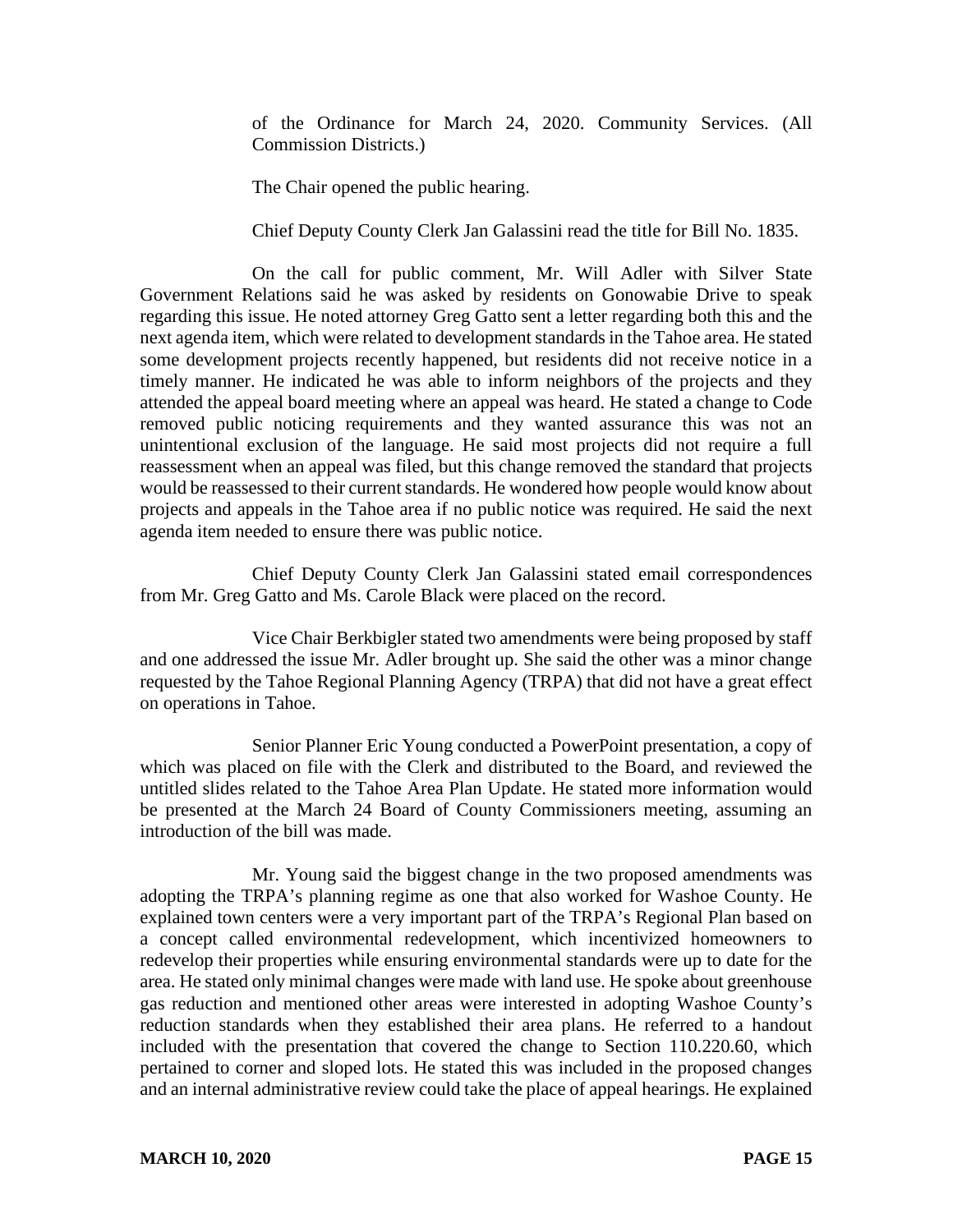notice would be provided to neighbors as it would in an appeal hearing; if an appeal was needed, it would come directly to this Board in a timely manner. He added that, if this item were approved, a second reading would be scheduled for March 24 and the Master Plan packet would be discussed at that time.

Commissioner Hartung said this item referred to Tahoe Area modifiers but the item summary stated it involved all Commission districts. Mr. Young stated all development code amendments contained that language though there were modifiers particular to only certain districts.

Vice Chair Berkbigler thanked staff for the wonderful job with this amendment. She knew not all people would be happy with these changes, but it would make a lot of people very happy. She thought there was a good chance the TRPA would request some changes, largely because they would have to make changes to the Master Plan based on a new California law. She said her team would continually work with the TRPA to ensure the County would make changes whenever the TRPA did.

Bill No. 1835 was introduced by Vice Chair Berkbigler as outlined, including the two amendments presented by Eric Young, and legal notice for final action of adoption was directed. The second reading would be scheduled for March 24, 2020.

**20-0154 AGENDA ITEM 16** Public Hearing: Second reading and adoption of an ordinance amending the Washoe County Code at Chapter 110 (Development Code), Article 406, Building Placement Standards, to add a new section, Commercial and Industrial Building Placement Standards, which will allow for variance or modification of the building placement standards including setbacks, minimum lot size, or minimum lot width for commercial and industrial regulatory zone parcels in conjunction with the approval of a special use permit or tentative subdivision map applicable to the subject property and without the need to file a separate application for a variance or modification, provided that the standards to be varied or modified are included in the notice for the hearing on the special use permit or tentative map application; and other matters necessarily connected therewith and pertaining thereto. Community Services. (All Commission Districts.

The Chair opened the public hearing.

Chief Deputy County Clerk Jan Galassini read the title for Ordinance No. 1646, Bill No. 1833.

On the call for public comment, Mr. Will Adler mentioned automatic variance approvals would be the new process. Previously, he said, appeals were required to go before the Appeals Board or have a greater interaction with a public board or body. He noted it was important to have some type of notice and the ability for citizens to provide feedback.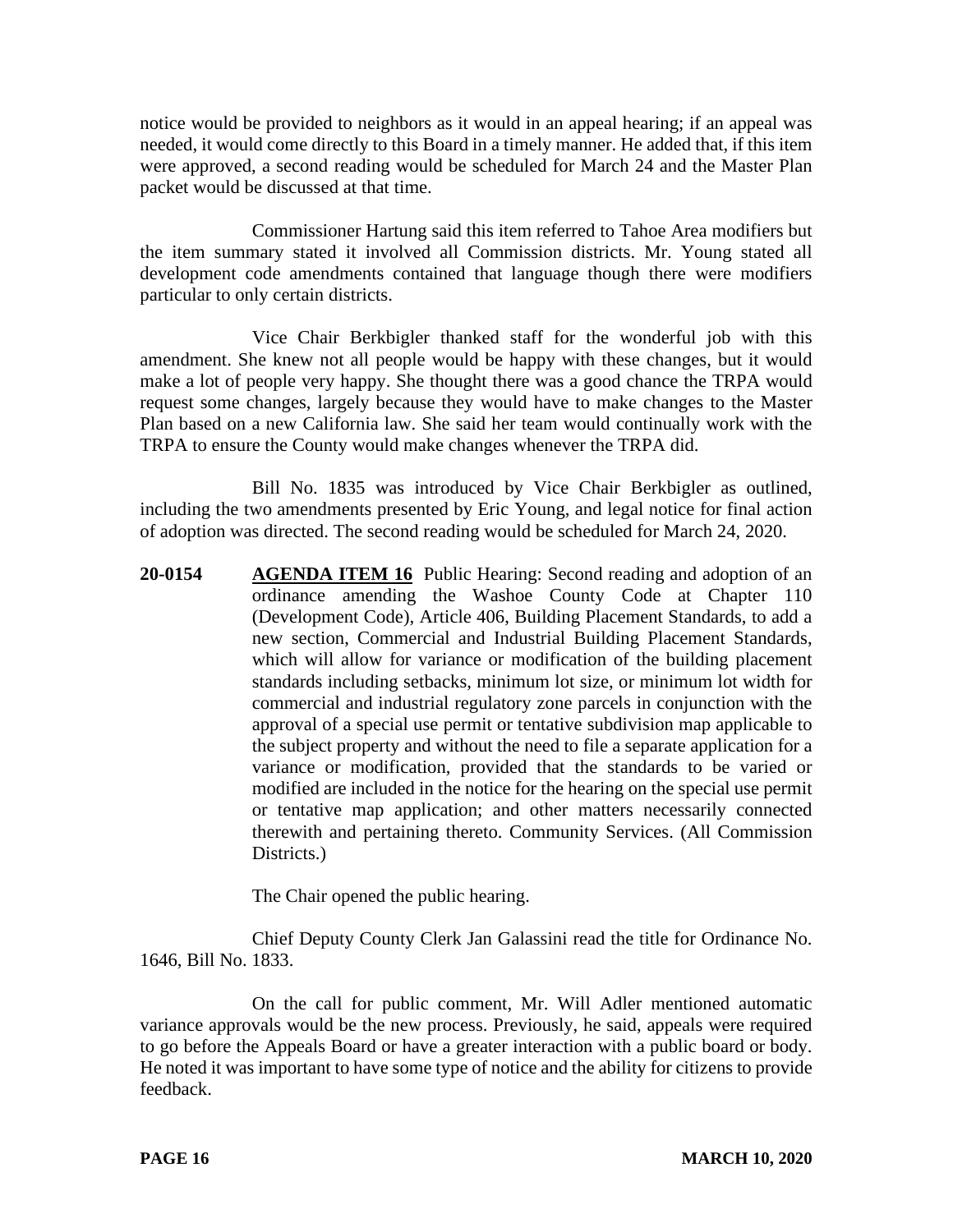Planner Julee Olander stated part of the description indicated variances for setbacks would go before the Board of Adjustment or Planning Commission through the tentative map process or a special use permit. She indicated these were only for commercial and industrial parcels and the noticing process would still be required. Chair Lucey asked whether residents not supportive of an appeal would still have the ability to use the appeal process. Ms. Olander stated that was correct, and then confirmed it would still need to be heard by the Board of County Commissioners.

On motion by Commissioner Hartung, seconded by Vice Chair Berkbigler, which motion duly carried on a 4-0 vote with Commissioner Herman absent, it was ordered that Ordinance No. 1646, Bill No. 1833, be adopted, approved, and published in accordance with NRS 244.100.

**20-0155 AGENDA ITEM 17** Possible Closed Session for the purpose of discussing labor negotiations with Washoe County and Truckee Meadows Fire Protection District per NRS 288.220.

Assistant District Attorney David Watts-Vial indicated there was no need for a closed session.

## **20-0156 AGENDA ITEM 18** Public Comment.

On the call for public comment, Ms. Elise Weatherly spoke about the City of Sparks, the Polly Klaas case, the person who stole her brother's belongings, and the truth. She opined Washoe County spent taxpayers' money on things it should not be spent on. She spoke about a person who embezzled money.

Ms. Alexandra Profant stated she was a candidate for the District 1 Planning Commissioner position. She acknowledged projects were the life blood of many agencies. She indicated she missed Agenda Item 17 and she invited Commissioners to visit Incline Village to participate with District 1 and the State portion of the community. She said the effluent pipeline was currently the most important project and a project proposed at Spooner Lake was supposed to break ground soon; she offered to share those plans with the Board. She stated the project affected the effluent line and not understanding the designation of the federal, state, local, and regional mechanisms could result in people not understanding how projects were funded. This could result in projects not meeting the criteria of federal mandates and create a liability. She hoped to arrange a presentation by the National Park Service and the State Preservation Office on this topic. She emphasized the Spooner Lake project would use the effluent pipeline to pump water to Sweetwater before going to the Carson River.

#### **20-0157 AGENDA ITEM 19** Announcements/Reports.

There were no announcements or reports.

\* \* \* \* \* \* \* \* \* \* \*